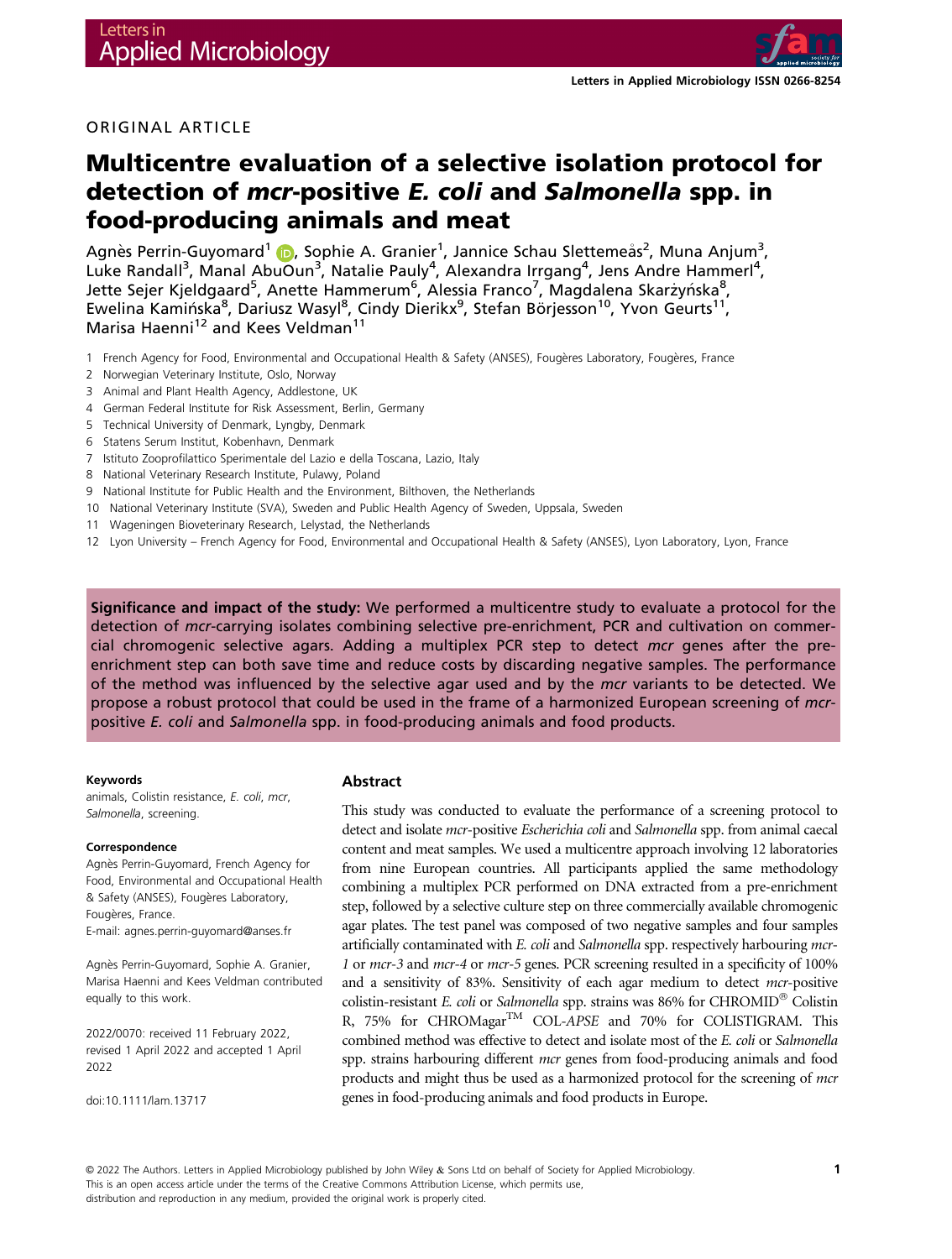# Introduction

Colistin has been extensively used in veterinary medicine for decades, mostly to prevent gastrointestinal diseases in piglets, calves and poultry (Catry et al. 2015). In human medicine, the use of colistin has long been very limited related to its potential toxicity (Koch-Weser et al. 1970), but colistin has regained interest as a treatment option for life-threatening infections caused by multidrug resistant (MDR) Gram-negative bacteria (Nørgaard et al. 2019). Before 2015, the only described mechanisms for colistin resistance were chromosomal mutations in genes involved in the modification of the lipopolysaccharide charge of the outer cell membrane (Olaitan et al. 2014). However, in 2015, Liu et al. (2016) discovered the first transferable colistin-resistance gene, called mcr-1. Numerous publications showed the worldwide dissemination of mcr-1 among Enterobacterales (Xavier et al. 2016), with most of the described mcr-1-positive Enterobacterales being of animal origin. Since this first description, nine new *mcr* genes (*mcr-2* to *mcr-10*) and their diverse variants have been identified (Wang et al. 2020). The identification of the transferable colistin-resistance genes and the increasing use of colistin prompted the WHO to include this antibiotic as a highest priority critically important antimicrobial in humans (WHO Advisory Group on Integrated Surveillance of Antimicrobial Resistance (AGISAR) 2019). The prevalence of  $mcr-1$  carriers isolates was much higher in food-producing animals and food sources than in humans (Carnevali et al. 2016; Elbediwi et al. 2019). This observation raised questions on the veterinary use of colistin and the potential contribution of food-producing animals to colistin-resistance in humans (Skov and Monnet 2016).

Based on phenotypic data, the European monitoring of antimicrobial resistance in zoonotic and commensal bacteria indicated that colistin resistance is still uncommon in Salmonella spp. and E. coli isolated from foodproducing animals (EFSA and ECDC 2021). However, the major limitation of these results is the absence of detection of mcr-positive Enterobacterales on selective media. In the meantime, an increase in *mcr*-positive isolates from healthy livestock has been observed in some countries (Zając et al. 2019; Oh et al. 2020), while metagenomic analysis revealed that *mcr* gene variants can be detected in high relative abundances from raw municipal wastewater in Germany (Kneis et al. 2019).

To date, several different screening protocols have been developed to detect the presence of *mcr* genes from both clinical samples and isolated strains (Bontron et al. 2016; Nordmann et al. 2016; Abdul Momin et al. 2017; Bardet et al. 2017; Li et al. 2017; Rebelo et al. 2018; García-Fernández et al. 2019). However, the lack of reliable and

comparable consensus methodology prompted us to evaluate, harmonize and implement a selective method for the detection of mcr-positive Salmonella spp. and E. coli from the food chain. To this end, the One Health European Joint Programme ([https://onehealthejp.eu/\)](https://onehealthejp.eu/) IMPART consortium ([https://onehealthejp.eu/jrp-impart/\)](https://onehealthejp.eu/jrp-impart/) gathering both European veterinary and public health laboratories working on antimicrobial resistance was set up to develop inter alia a sensitive screening assay for the detection of mcr-positive colistin-resistant Enterobacterales. This study thus describes the multicentre evaluation of a harmonized screening method for the selective detection of mcr-1 to mcr-5-positive E. coli and Salmonella spp. in animal caecal content and meat samples.

## Results and Discussion

## Validation of the selective media

The colistin-susceptible reference strain E. coli ATCC 25922 did not grow on any of the selective agar plates tested, while all laboratories reported growth of their respective positive control strain on the CHROMID Colistin R agar and the CHROMagar<sup>TM</sup> COL-APSE (Table 1), leading to a 100% sensitivity. Contrarily, only seven out of eleven laboratories reported growth of their positive control strains on the COLISTIGRAM agar (Table 1), giving a 636% sensitivity of the medium. The four laboratories that reported no growth on COLISTI-GRAM used E. coli or Salmonella spp. strains presenting colistin minimum inhibitory concentration (MIC) values between 4 and 8 mg  $L^{-1}$  (Table 1). These strains should have grown on the agar as this medium contains colistin concentration equivalent to 2 mg  $L^{-1}$  according to the manufacturer instructions. The reason for this lack of growth could not be explained, so this medium seemed to be less suitable for the detection of colistin-resistant Salmonella spp. and E. coli.

## Performance of the PCR to detect mcr-positive samples

All participants received the same panel of samples under cold conditions and within a maximum of 24 h after shipping. With the exception of one lab (Lab F) which kept the samples frozen before processing, all laboratories started the analysis soon after arrival. Since a freezing step might alter the load of resistant bacteria that were inoculated, results of laboratory F were excluded from further analysis.

All negative samples in the panel were correctly identified, resulting in a 100% specificity (Table 2). Among positive samples, none of the participants was able to detect the mcr-5 gene by PCR from the meat sample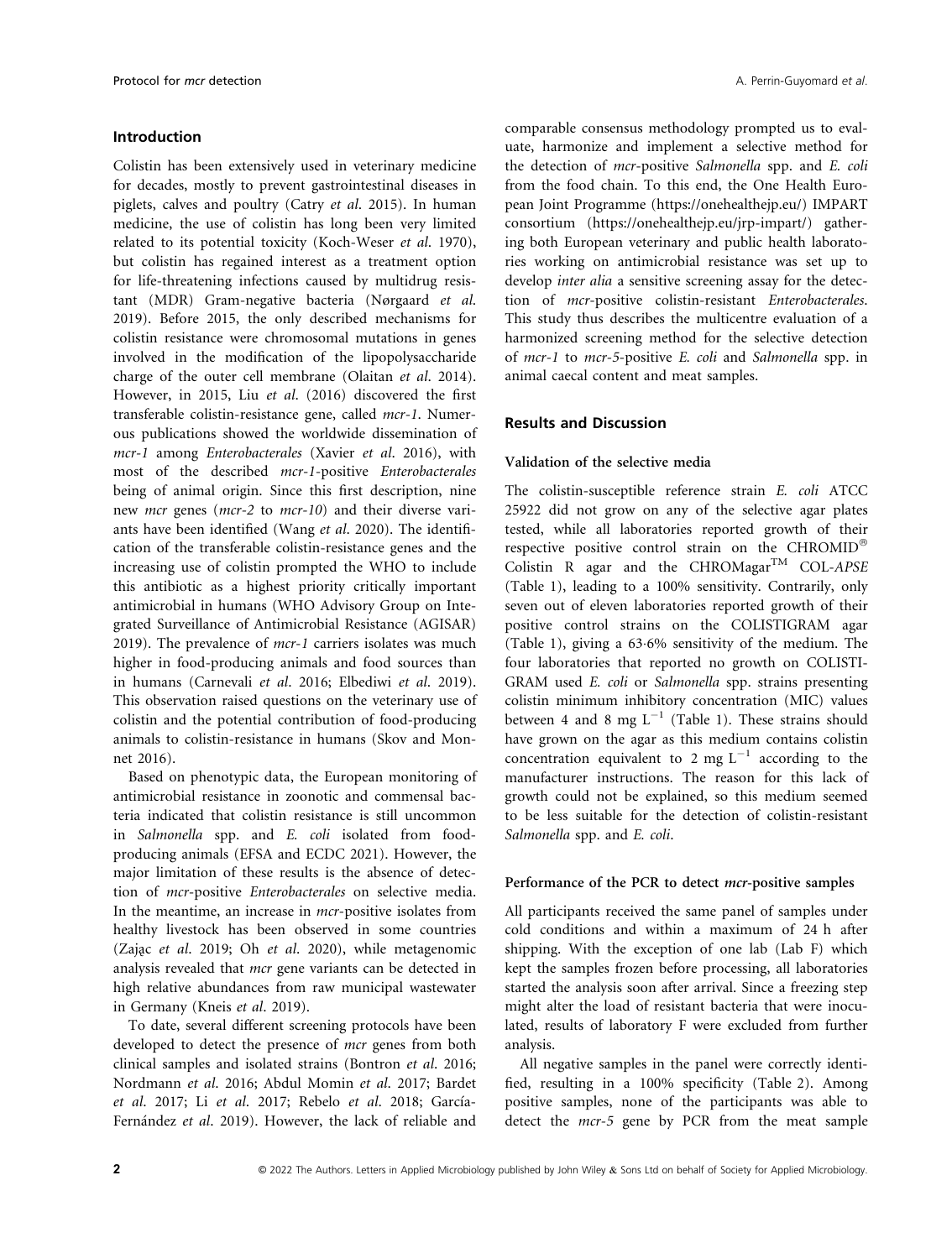|                                                  | Laboratory code                  |                           |                           |                           |                           |                                           |                           |                           |                              |                           |                               |
|--------------------------------------------------|----------------------------------|---------------------------|---------------------------|---------------------------|---------------------------|-------------------------------------------|---------------------------|---------------------------|------------------------------|---------------------------|-------------------------------|
|                                                  | $\overline{A}$                   | B                         |                           | D                         | E                         | F<br>E. coli                              | G                         | H                         |                              |                           | К                             |
| Positive control<br>used (COL MIC<br>$mq L^{-1}$ | Escherichia<br>coli mcr-4<br>(2) | E. coli<br>$mcr-1$<br>(2) | E. coli<br>$mcr-1$<br>(4) | E. coli<br>$mcr-2$<br>(4) | E. coli<br>$mcr-1$<br>(4) | $mcr-2$ and<br>S. Paratyphi<br>$mcr-5(4)$ | E. coli<br>$mcr-1$<br>(8) | E. coli<br>$mcr-1$<br>(4) | S. Typhimurium<br>$mcr-5(4)$ | E. coli<br>$mcr-3$<br>(4) | E. coli<br>$mcr-3$<br>$(4-8)$ |
| CHROMID <sup>®</sup><br>Colistin R               | $+$                              | $+$                       | $+$                       | $^{+}$                    | $+$                       | $^{+}$                                    | $+$                       | $+$                       | $+$                          | $+$                       | $^{+}$                        |
| $CHROMagar^{TM}$<br>COL-APSE                     | $\! + \!\!\!\!$                  | $+$                       | $+$                       | $^{+}$                    | $+$                       | $^{+}$                                    | $+$                       | $^{+}$                    | $+$                          | $+$                       | $^{+}$                        |
| COLISTIGRAM                                      | $+$                              | $+$                       | $+$                       |                           |                           |                                           | $^{+}$                    | $^{+}$                    |                              | $+$                       | $^{+}$                        |

Table 1 Quality control results of each selective medium

(+) indicates that strains grew on the selective medium (-) indicates that strains did not grow on the selective medium. COL MIC: colistin MIC.

spiked with the mcr-5 Salmonella Schwarzengrund. Homogeneity and stability tests performed by the organizing laboratory confirmed that neither the mcr-5 gene nor the mcr-5 Salmonella Schwarzengrund strain could be detected by PCR or plating. This sample was thus excluded from the performance analysis. In the three remaining mcr-positive samples, (i) the mcr-1 strain spiked in pig caecal sample was detected by all participants, (ii) the mcr-3 strain spiked in pig caecal sample was correctly detected by all but one participant, and (iii) the *mcr*-4 strain spiked in turkey meat was correctly identified by only six out of ten participants. This resulted in an overall PCR sensitivity of 83%. The PCR sensitivity was however higher for pig caecal samples (95%) than for turkey meat samples (80%). More samples would be needed to consolidate this observation, but it is possible that the initial inoculum of  $10^2$  CFU per g of Salmonella in meat samples could have been decreased or inhibited during the enrichment step by a growth competition of the endogenous flora of the meat, leading to false negative results in the PCR step. Indeed, previous studies have shown that at least  $10^3$  Salmonella per mL must be present in broth-enriched chicken meats to yield positive PCR results and that natural background microflora in poultry meat could limit the growth of foodborne pathogens (Soumet et al. 1994; Li and Mustapha 2002; Croci et al. 2004; Kanki et al. 2009; Lardeux et al. 2015). A limitation of the study is also that the PCR protocol used was initially validated on DNA extracted from bacterial pure cultures, while DNA used here was extracted from a complex matrix that may interfere with the effectiveness of the PCR reaction. Several publications have also reported that the presence of food constituents, such as organic and phenolic compounds, glycogen, fats and  $Ca^{2+}$ , can inhibit DNA polymerase activity during PCR amplification (Rossen et al. 1992; Schrader et al. 2012; Rouger et al. 2017).

# Performance of the selective media to isolate mcrpositive bacteria

The performance of each selective agar medium for the detection of *mcr*-positive isolates from pre-enriched meat and caecal samples is presented in Table 3. The mcr-1, mcr-3 and mcr-4 positive colistin-resistant E. coli or Salmonella spp. strains were isolated 25 times out of 29 (86%) on CHROMID® Colistin R, 18 times out of 24 (75%) on CHROMagar<sup>TM</sup> COL-APSE and 16 times out of 23 (70%) on COLISTIGRAM, respectively. No statistically significant differences in growth performance was observed between the media ( $P = 0.03$ ). Our results on  $CHROMID^@$  Colistin R were consistent with the results of García-Fernández et al. (2019), where sensitivity of this medium to isolate colistin-resistant Enterobacterales varied from 871 to 893% when streaking rectal swabs or stool samples respectively.

All but one participant (Lab G) isolated and identified the expected mcr-positive bacteria according to their inhouse protocol (Table S1) and reported the expected MIC value plus or minus one dilution step, which is within the expected variation of the method. The mcr genes detected in the isolated strains confirmed the results obtained in the PCR after the enrichment step.

The sensitivity of the selective agar media for the detection of colistin-resistant Enterobacterales varied depending on the bacteria-gene combinations and matrices. When considering caecal sample results only (samples 2 and 3), the three selective media gave very similar results, and the slight difference in the overall performance (94%–95%) was exclusively due to the fact that two laboratories only reported complete results on CHROMID<sup>®</sup> Colistin R. All participants were able to isolate the mcr-1-positive E. coli originating from caecal samples on COLISTIGRAM (also known as SuperPolymyxin agar), which is coherent with what Nordmann et al. observed with stool samples from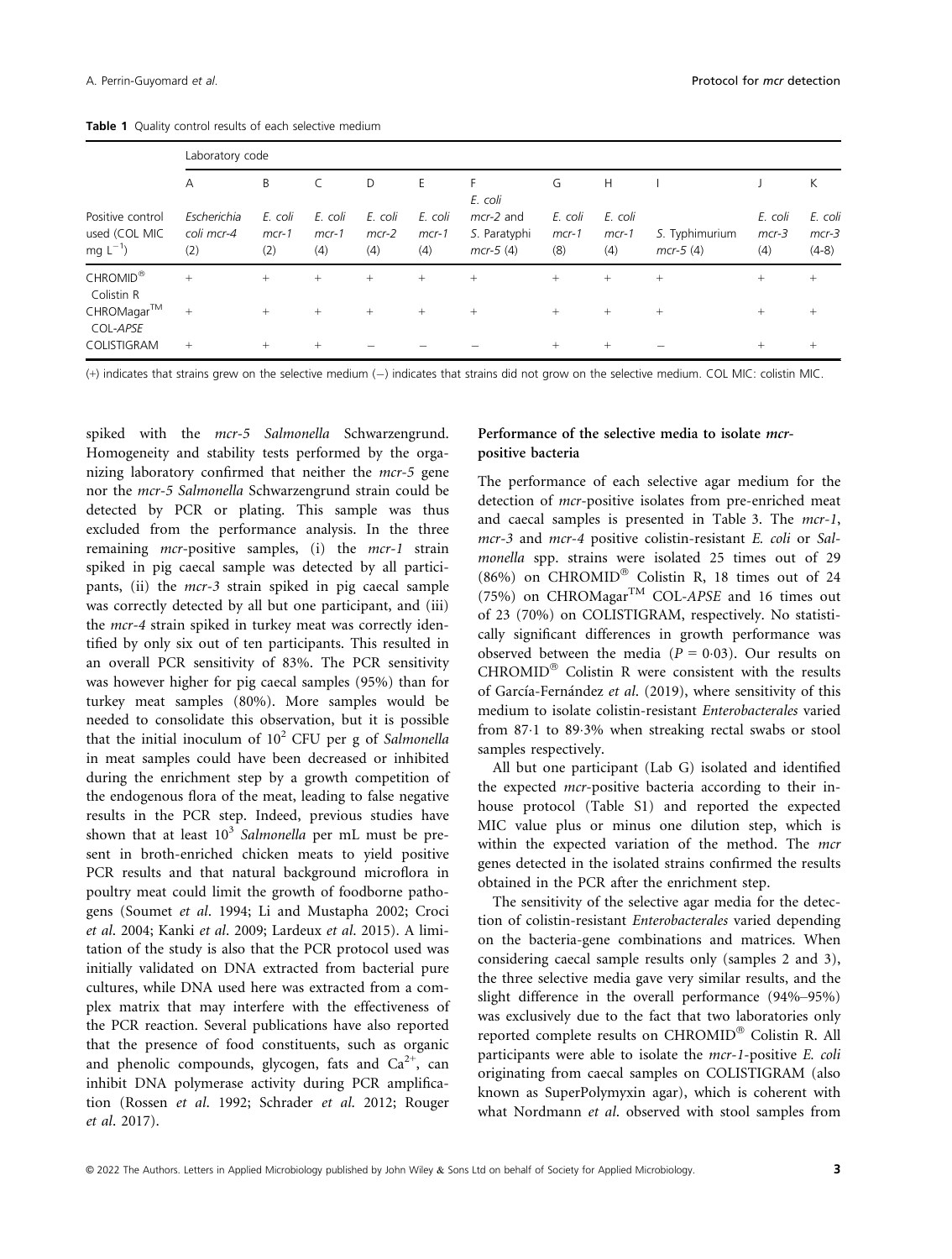|                    |                                |      |              | Laboratory code |       |   |   |   |           |                          |           | Performance |             |
|--------------------|--------------------------------|------|--------------|-----------------|-------|---|---|---|-----------|--------------------------|-----------|-------------|-------------|
| Sample             | mcrstatus                      | A    | <sup>R</sup> |                 |       | F | G | H |           | K.                       | Score     | Specificity | Sensitivity |
| Pig caecal content | <i>mcr</i> negative (sample 1) |      |              |                 |       |   |   |   |           |                          | 10/10     | 100%        | 83%         |
|                    | mcr-1 positive (sample 2)      | $^+$ |              |                 | $\pm$ |   |   |   |           |                          | 10/10     |             |             |
|                    | mcr-3 positive (sample 3)      | $+$  | $^+$         |                 | $^+$  |   |   |   |           | $\overline{\phantom{0}}$ | 9/10      |             |             |
| Turkey meat        | mcr negative (sample 4)        |      |              |                 |       |   |   |   |           |                          | 10/10     |             |             |
|                    | mcr-4 positive (sample 5)      | -    |              |                 |       |   |   |   |           | $\overline{\phantom{a}}$ | 6/10      |             |             |
|                    | mcr-5 positive (sample 6)      |      |              |                 |       |   |   |   | <b>ND</b> | -                        | <b>NA</b> |             |             |

() indicates a negative result with no mcr amplification; (+) indicates a positive result with the amplification of the target mcr gene.

Results of participant F are not included in the performance analysis.

ND, not determined; NA, data not available.

humans volunteers (Nordmann et al. 2016). CHROMa $gar^{TM} COL-APSE$  had only been validated using bacterial pure cultures where it reached similar performances as COLISTIGRAM (Abdul Momin et al. 2017); our results were coherent with this study and further indicated that CHROMagar<sup>TM</sup> COL-APSE is suitable to detect mcr-1- or mcr-3-positive E. coli originating from caecal samples.

For meat results, only sample 5 (artificially contaminated with mcr-4) can be considered, since in coherence with results of the PCR step, none of the seven out of 10 participants who plated the enrichment broth from sample 6 detected the mcr-5 S. Schwarzengrund strain on selective agars. Considering sample 5, CHROMID® Colistin R presented a better sensitivity to detect colistin-resistant strains harbouring mcr-4 compared with CHROMagar<sup>TM</sup> COL-APSE and COLISTIGRAM. To our knowledge, this is the first experiment using selective media to isolate colistin-resistant strains from meat samples, so it is difficult to state whether this difference in performance is due to the medium, the gene (mcr-4) or the bacteria (Salmonella). A possible explanation may reside in a recent study analysing the fitness cost of bacteria carrying mcr-1 to mcr-5, where the growth of mcr-4 and *mcr*-5 strains in broth culture was significantly inhibited in the log phase when colistin was added in the medium (Li et al. 2021).

All participants reported growth of mixed flora from meat samples with typical and non-typical colonies, which both increase the laboratory work and the difficulty to distinguish non-chromogenic Salmonella spp. among background flora in meat samples. Isolated colonies were mostly identified as Hafnia alvei or Serratia liquefaciens, Enterobacterales known to be intrinsically resistant to colistin and present in meat samples (Odoi et al. 2021). These Enterobacterales could have masked the mcrcarrying colistin-resistant strains used for spiking of the meat samples, which is a second possible explanation for the reduced performance of the selective media to isolate

mcr-positive bacteria. Chromogenic agars were used in this protocol to facilitate the presumptive identification of colistin-resistant Enterobacterales, but these agars have conversely some limitations that could have decreased the performance of the media. Indeed, several participants reported that reading the COLISTIGRAM was rather challenging. Colonies were usually small and the specific ones were hard to distinguish after 18–24 h incubation at 37°C, which could explain the lower performance of this medium. As in-house preparation could add biases in growth results, preparation of CHROMagar<sup>TM</sup> COL-APSE, which is not commercially available as ready-touse, was prepared centrally and sent to all participants. However, colistin added in the selective medium can be higher than the colistin MIC of some *mcr*-harbouring strains, which results in missing target strains (Börjesson et al. 2020). In addition, species intrinsically resistant to colistin may grow on these selective media making reading difficult. Moreover, some bacterial strains may not produce the expected colour of the presumptive isolate as described in the manufacturer's instructions. Indeed, in our study, the mcr-1-positive E. coli strain appeared colourless when streaked on CHROMID® Colistin R, whereas pink colour was expected for this bacterial specie (Table S3). Conversely, the mcr-5-positive S. Schwarzengrund pure culture appeared pink on the same medium, whereas colourless colonies were expected. It is therefore important to emphasize that the identification of presumptive colistin-resistant isolates must always be confirmed using phenotypic and/or genotypic methods.

In conclusion, we propose a practical, sensitive and specific harmonized protocol combining a PCR targeting mcr genes and a selective isolation step to monitor the prevalence of colistin-resistant E. coli and Salmonella spp. from healthy animal caecal content and their derived meat. This combined methodology allows discarding PCR negative samples and focusing only on PCR positive ones. Given the number of samples to be analysed for active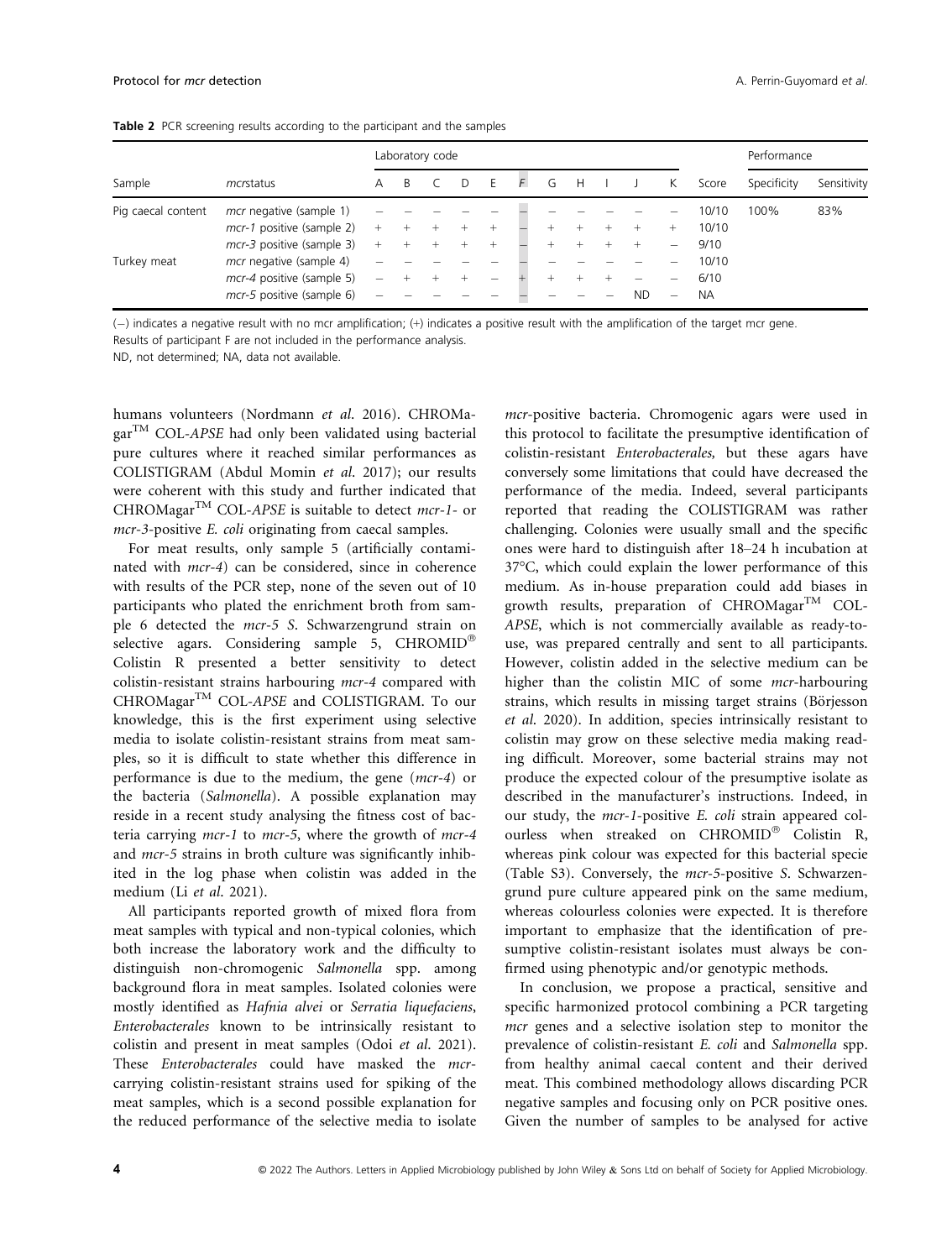$\mathfrak{a}$ 

|                                                                                                                                                                                                   |                                 |  |             |               |  |  |  | Selective medium                                          |  |                       |  |                               |               |  |     |                                           |               |  |                |                    |   |
|---------------------------------------------------------------------------------------------------------------------------------------------------------------------------------------------------|---------------------------------|--|-------------|---------------|--|--|--|-----------------------------------------------------------|--|-----------------------|--|-------------------------------|---------------|--|-----|-------------------------------------------|---------------|--|----------------|--------------------|---|
|                                                                                                                                                                                                   | CHROMID <sup>®</sup> Colistin R |  |             |               |  |  |  | CHROMagar <sup>TM</sup> COL-APSE                          |  |                       |  |                               |               |  |     | COLISTIGRAM                               |               |  |                |                    |   |
| Sample 2 $(mcr-1 + )$ +<br>Lab code                                                                                                                                                               |                                 |  |             |               |  |  |  | $\begin{array}{cccccccc}\nH & 1 & 1 & K & A\n\end{array}$ |  |                       |  |                               |               |  |     |                                           |               |  | $\overline{P}$ |                    |   |
| Sensitivity                                                                                                                                                                                       | 100%                            |  |             |               |  |  |  |                                                           |  |                       |  |                               |               |  |     |                                           |               |  |                |                    |   |
| Sample 3 $(mc-3 +)$ +                                                                                                                                                                             |                                 |  | $+$ $+$ $+$ |               |  |  |  | $+$ $+$ $\qquad \qquad +$ $+$ $+$                         |  |                       |  | $+$ $\frac{1}{2}$ $+$ $+$ $+$ |               |  |     | $+$ $+$ $\qquad \qquad +$ $+$ $+$ $+$ $+$ |               |  |                | $+$ $\Omega$ + $+$ |   |
| Sensitivity                                                                                                                                                                                       | 90%                             |  |             |               |  |  |  | 88%                                                       |  |                       |  |                               |               |  | 88% |                                           |               |  |                |                    |   |
| Sample 5 $(mc-4+)$ - +                                                                                                                                                                            |                                 |  |             | $\frac{1}{2}$ |  |  |  |                                                           |  | $+$ $+$ $\frac{1}{2}$ |  |                               | $\frac{1}{2}$ |  |     |                                           | $\frac{1}{2}$ |  |                | $-1$ ND $-$        | I |
| Sensitivity (%)                                                                                                                                                                                   | 67%                             |  |             |               |  |  |  | 38%                                                       |  |                       |  |                               |               |  | 14% |                                           |               |  |                |                    |   |
| Global sensitivity                                                                                                                                                                                | 86%                             |  |             |               |  |  |  | 75%                                                       |  |                       |  |                               |               |  | 70% |                                           |               |  |                |                    |   |
| (+) indicates that the expected strain was isolated and confirmed phenotypically and genotypically, (-) indicates that the expected strain could not be isolated on the selective medium or could |                                 |  |             |               |  |  |  |                                                           |  |                       |  |                               |               |  |     |                                           |               |  |                |                    |   |

genotypic confirmation; Participant E: no plating because of PCR negative results; Participant I: pure culture of typical colonies from samples 2 and 3, mixed culture of typical colonies from not be confirmed as mcr-positive Escherichia coli or Salmonella spp., ND: not determined (Participant C: pure culture of typical colonies, E. coli for bacterial identification but neither phenotypic not be confirmed as mcr-positive Escherichia coli or Salmond Caternined (Participant C: pure culture of typical colonies, E. coli for bacterial identification but neither phenotypic nor genotypic confirmation; Participant E: no plating because of PCR negative results; Participant I: pure culture of typical colonies from samples 2 and 3, mixed culture of typical colonies from sample 5 but neither bacterial identification, phenotypic nor genotypic confirmation; Participant J : No results). Results of participant F are not included in the performance analysis sample 5 but neither bacterial identification, phenotypic nor genotypic confirmation; Participant J. No results). Results of participant F are not included in the performance analysis nor

screening purposes, this pre-screening PCR has an important added value to save time and consumables. One limitation of this trial is that only mcr-1 to mcr-5 genes were tested. Even though mcr-1 and mcr-3 are the most common colistin-resistant genes detected in Europe, introducing the detection of other relevant mcr genes or variants might be of interest (Borowiak et al. 2020). The second step on selective chromogenic medium is a suitable screening tool to quickly isolate presumptive strains displaying acquired colistin-resistance from animal samples. Generally,  $CHROMID^@$  Colistin R gave better results compared with CHROMagar<sup>TM</sup> COL-APSE and COLIS-TIGRAM. Even though additional trials are needed to extend the evaluation of the methodology to include more diverse mcr-positive strains and matrices of different origins, our protocol could be advantageously used in the frame of a harmonized European screening of mcrpositive E. coli and Salmonella spp. in food-producing animals and food products.

# Materials and methods

## Participants

In total, 12 veterinary and/or public health laboratories (11 participants and one organizer) from nine countries volunteered in the multicentre evaluation study conducted in 2019 (Table 4). Participants filled their results obtained from quality controls, PCR and plating for each sample in an excel file sent by e-mail to the organizing laboratory.

#### Table 4 Participating laboratories of the study

| No. | Participating laboratory                                                                    | Country            |
|-----|---------------------------------------------------------------------------------------------|--------------------|
| 1   | Anses, Fougères Laboratory                                                                  | France (organizer) |
| 2   | Anses, Lyon Laboratory                                                                      | France             |
| 3   | Norwegian Veterinary Institute (NVI)                                                        | Norway             |
| 4   | Animal and Plant Health Agency (APHA)                                                       | United Kingdom     |
| 5   | German Federal Institute for Risk<br>Assessment (BfR)                                       | Germany            |
| 6   | Technical University of Denmark (DTU)                                                       | Denmark            |
| 7   | Statens Serums Institut (SSI)                                                               | Denmark            |
| 8   | Istituto Zooprofilattico Sperimentale del<br>Lazio e della Toscana "M. Aleandri"<br>(IZSLT) | Italy              |
| 9   | Państwowy Instytut Weterynaryjny<br>(PIWET)                                                 | Poland             |
| 10  | National Institute for Public Health and<br>the Environment (RIVM)                          | The Netherlands    |
| 11  | Veterinary Institute (SVA)                                                                  | Sweden             |
| 12  | Wageningen Bioveterinary Research<br>(WBVR)                                                 | The Netherlands    |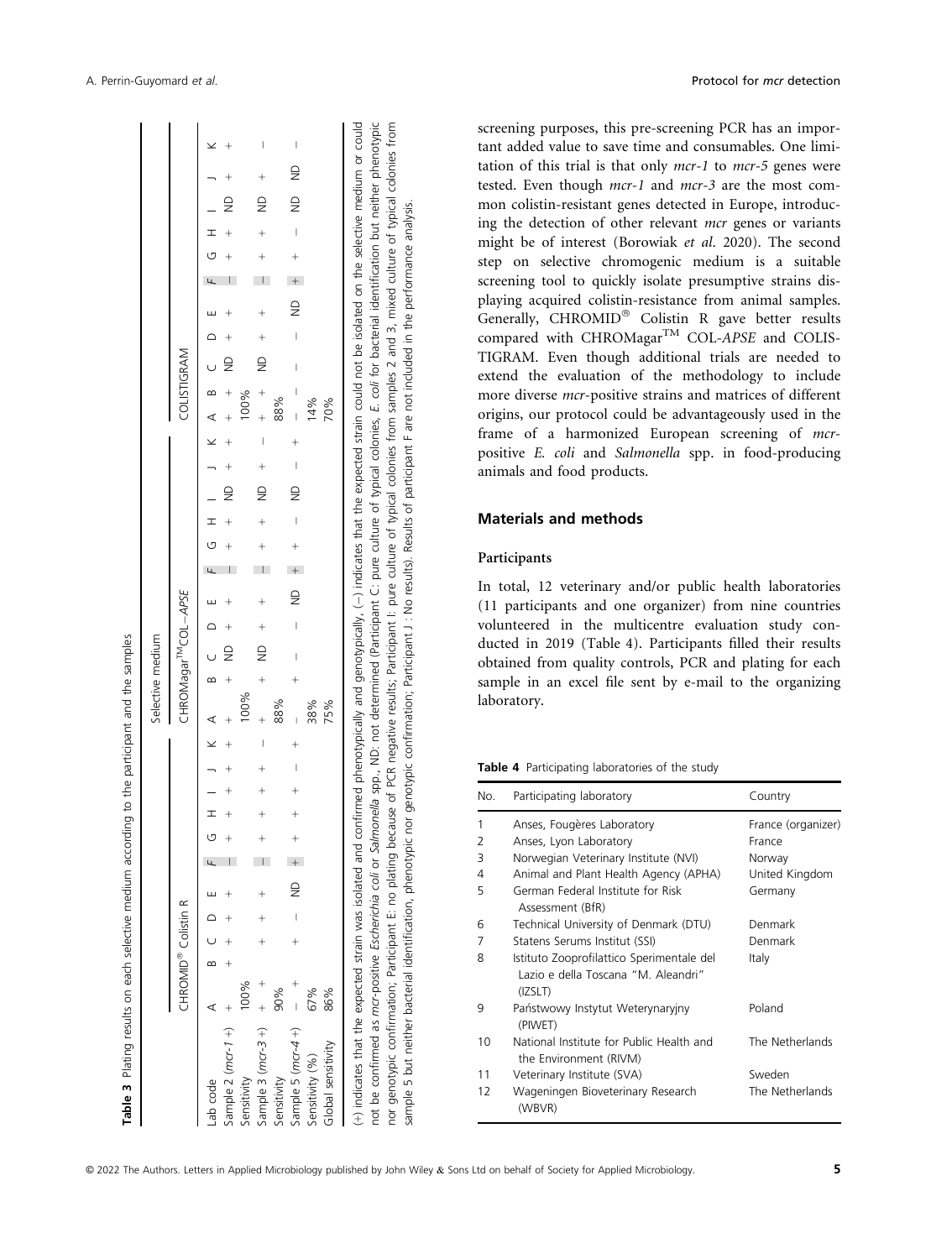#### Bacterial isolates

Four Enterobacterales strains with acquired colistin resistance were used to spike samples from food-producing animals or food products (Table 5). Two E. coli harbouring mcr-1 and mcr-3, respectively, and two Salmonella spp. harbouring *mcr*-4 and *mcr*-5, respectively, were included in the panel. The mcr genes were confirmed by PCR and whole-genome sequencing (WGS) (Rebelo et al. 2018). Colistin-susceptibility of the isolates was determined by broth microdilution (Thermo Scientific<sup>TM</sup>, Sensititre<sup>TM</sup>, Thermo Fisher, Dardilly, France). Escherichia coli ATCC 25922 was used as a negative control strain by all participants, while each participating laboratory used its own mcr-1 to mcr-5-producing E. coli or Salmonella spp. control strains to validate each selective agar (Table 1).

## Panel samples preparation

Previous experiments were performed to test the detection of mcr-producing isolates from various combination of bacterial host and caecal content or meat samples from turkey, pig, calf or broiler on selective agar media containing colistin after enrichment with or without colistin. As no significant influence of bacteria–gene combinations and matrices was observed, meat from turkeys and caecal content from pigs were used for spiking the target strains in this ring trial (data not shown). In order not to overload the partner lab activities during the trial week, the IMPART consortium determined that six samples to be distributed to each lab was the reasonable goal to achieve. As mcr-1 and mcr-3 are frequently identified in E. coli originating from food-producing animals (Perrin-Guyomard et al. 2016; Hernández et al. 2017; Rebelo et al. 2018), and as these target bacteria–gene combination were easily available in our collections, E.coli harbouring mcr-1 or mcr-3 were spiked in pig caecal contents. As mcr-4 and mcr-5 were described and available to our IMPART consortium in Salmonella spp. isolated from animal origin including meat (Webb et al.

2016; Rebelo et al. 2018), these target bacteria–gene combinations were spiked in meat samples.

## Preparation of the matrices

Meat originated from specific pathogen free turkey raised in Anses farm and pig caecal content was collected at slaughterhouses in the context of the French antimicrobial surveillance programme. Each matrix batch was checked for the absence of acquired colistin resistance. A 1 : 10 dilution of caecal content and minced meat sample in buffered peptone water (BPW) supplemented with colistin (2 mg  $L^{-1}$ ) were incubated overnight (O/N) at 37°C. An mcr-based multiplex PCR (Rebelo et al. 2018) was applied on the DNA of the overnight suspension (DNeasy blood and tissue kit, Qiagen, Courtaboeuf, France). A loop of 10  $\mu$ l of the overnight suspension was spread simultaneously on MacConkey agar (BD, Le Pont de Claix, France) containing colistin  $(2 \text{ mg } L^{-1})$ . Batches with negative PCR results and non-typical acquired colistin-resistant colonies were kept frozen  $(-20^{\circ}C)$  until being artificially contaminated.

## Preparation of the inoculum

Strains were inoculated on blood agar and incubated O/N at 37°C. Prior to spiking, 05 McFarland (=approximately 10<sup>8</sup> CFU per mL) bacterial suspensions were prepared in 09% NaCl solution using fresh colonies.

## Preparation of samples

The bacterial suspensions were diluted and added to the non-contaminated matrices to obtain an arbitrary final concentration of  $10^2$  CFU per g in the samples. Inoculated samples were homogenized and aliquoted  $1 \pm 0.1$  g for caecal content and  $10 \pm 0.1$  g for meat. One sample of each non-contaminated matrix was used as a negative control. The aliquots were stored at 4°C before being shipped to all participants 72 h after preparation.

Table 5 Composition and characteristics of the panel of samples sent to participating laboratories

|              |                    | Spiked species                       |                               |          |                      |
|--------------|--------------------|--------------------------------------|-------------------------------|----------|----------------------|
| Sample       |                    | Name                                 | Colistin MIC<br>$(mq L^{-1})$ | mcr gene | Reference            |
|              | Pig caecal content |                                      |                               |          |                      |
| $\mathbf{2}$ | Pig caecal content | E. coli 15F001279                    | 4                             | $mcr-1$  | Rebelo et al. (2018) |
| 3            | Pig caecal content | E. coli 15F001211                    | 4                             | $mcr-3$  | Rebelo et al. (2018) |
| 4            | Turkey meat        |                                      |                               |          |                      |
| 5            | Turkey meat        | Salmonella 4,12:1 15Q004074          | 4                             | $mcr-4$  | Rebelo et al. (2018) |
| 6            | Turkey meat        | Salmonella Schwarzengrund S12LNR3592 | 8                             | $mcr-5$  | Webb et al. (2016)   |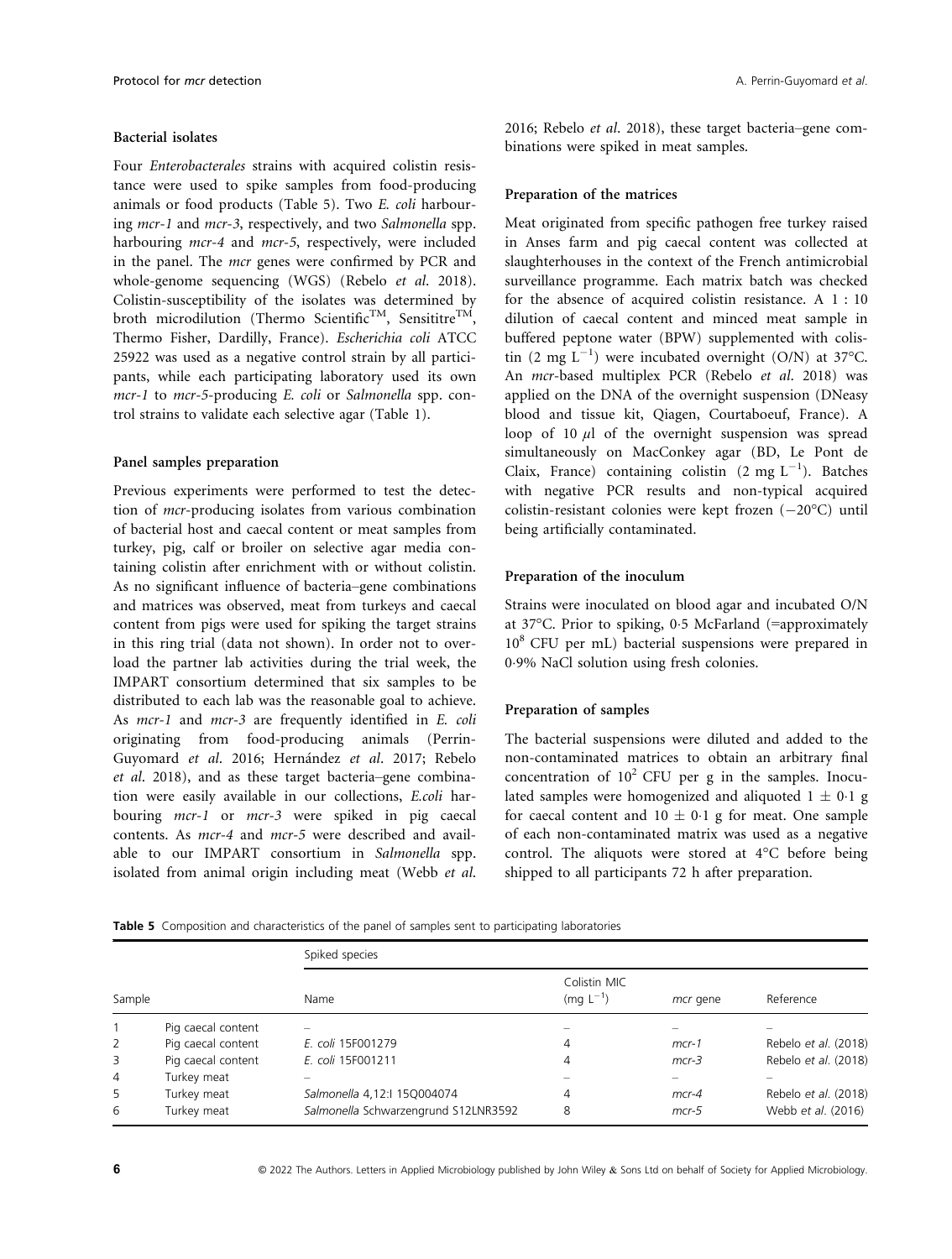#### Shipping of samples

Each panel of samples, as well as selective agar plates, was shipped to the participants in compliance with UN3373 regulations at 4°C. The participating laboratories received the samples with a unique code indicated on each sample. Analysis should be initiated immediately at arrival of the samples.

#### Quality control checks

Homogeneity tests were performed for all samples with the methodology process of the study (Figs S1 and S2). For each sample, homogeneity was tested by PCR on three aliquots and by plating four aliquots in duplicate on CHROMID<sup>®</sup> Colistin R (bioMérieux, Marcy-L'Etoile, France) randomly selected from the positive test samples and by plating three aliquots in duplicate randomly selected from the negative test samples. The identity of sub-cultured relevant isolates was confirmed by MALDI-TOF (VITEK-MS, bioMérieux, Marcy-L'Etoile, France). The stability was tested using the same methodology on three aliquots randomly chosen among positive test samples. Plating was performed in duplicate on the three selective chromogenic media CHROMID® Colistin R (bioMérieux, Marcy-L'Etoile, France), CHROMagar<sup>TM</sup> COL-APSE (Mast Diagnostic, Amiens, France) and COLISTIGRAM (Kitvia, Labarthe Inard, France). The identity of sub-cultured relevant isolates was confirmed by MALDI-TOF (VITEK-MS, bioMerieux, BrukerMarcy-L'Etoile, France). Stability was assessed on the day of shipment (data obtained in the homogeneity study) and 1 day after reception and analysis of the samples by the participating laboratories. The results of stability testing were compared with those from the homogeneity tests (day 0). Results are presented in Table S2.

#### Methodology process

The methodology process combined a PCR to readily exclude negative samples followed by a selective plating of positive ones as suggested previously (Osei Sekyere 2019). The selective agar plates were chosen if they were readyto-use commercially available on European soil at the time of the trial. In 2019, we identified three products on the market: CHROMID<sup>®</sup> Colistin R (bioMérieux, Marcy-L'Etoile, France), CHROMagar<sup>TM</sup> COL-APSE (Mast Diagnostic, Amiens, France) and COLISTIGRAM (Kitvia, Labarthe Inard, France).

The workflow of the methodology is presented in Figs S1 and S2. A 1:10 dilution of caecal content and minced meat samples was processed in BPW. An initial culture of 3 h  $\pm$  1 h at 37°C was performed to allow bacterial flora

moving from a dormant state in samples stored at 4°C to growth conditions. After mixing gently, 1 ml of preenrichment culture was added to 9 ml of BPW supplemented with two discs of colistin 10  $\mu$ g in a polypropylene or glass tube. These enrichments were incubated at 37°C for 18–24 h. Each laboratory performed its own routine multiplex mcr PCR on DNA extracts from the overnight enrichment broth suspension (Table S1). Each enrichment broth from mcr-positive PCR samples stored at  $4^{\circ}$ C was streaked on CHROMID® Colistin R, CHRO-MagarTM COL-APSE and COLISTIGRAM. Inoculated media were incubated at 37°C for 18–24 h. Based on reading interpretation of each manufacturer (Table S3), a minimum of three relevant colonies were re-isolated by sub-culturing on a new selective agar plate and incubated at 37°C for 18–24 h. Species identification on subcultured isolates was performed using the method preferred in each participating laboratory (Table S1). Colistin-resistance was confirmed phenotypically on colonies identified as E. coli or Salmonella spp. isolated from each positive sample. If neither E. coli nor Salmonella spp. were identified among the three sub-cultured colonies, the sample was declared negative. PCR was performed on colistin-resistant colonies to confirm the mcr genes.

## Analysis of the results

To evaluate the performance of the method, specificity and sensitivity were calculated. Sensitivity and specificity of the enrichment step were calculated based upon the mcr PCR results. Sensitivity of the PCR was defined as the ability of the method to detect the mcr gene among the expected mcr-positive samples. Specificity of the PCR was defined as the ability of the method to discard negative samples. Performance of the isolation step was expressed by sensitivity from results obtained with expected positive samples. Sensitivity of the isolation step was defined as the probability of the described screening procedure to selectively isolate the spiked colistinresistant strain from expected positive samples. The growth performance between media was evaluated statistically with a Fisher exact test with a  $P \le 0.05$  for significant results.

#### Acknowledgements

The authors thank the following persons for their technical assistance: Tifaine Hechard, Pamela Houee and Charlotte Valentin (Anses, Fougères Laboratory, France); Pierre Châtre (Anses, Lyon Laboratory, France); Paul Hengeveld (National Institute for Public Health and the Environment, the Netherlands); Hanna Karin Ilag (Norwegian Veterinary Institute, Norway); Mattias Myrenås,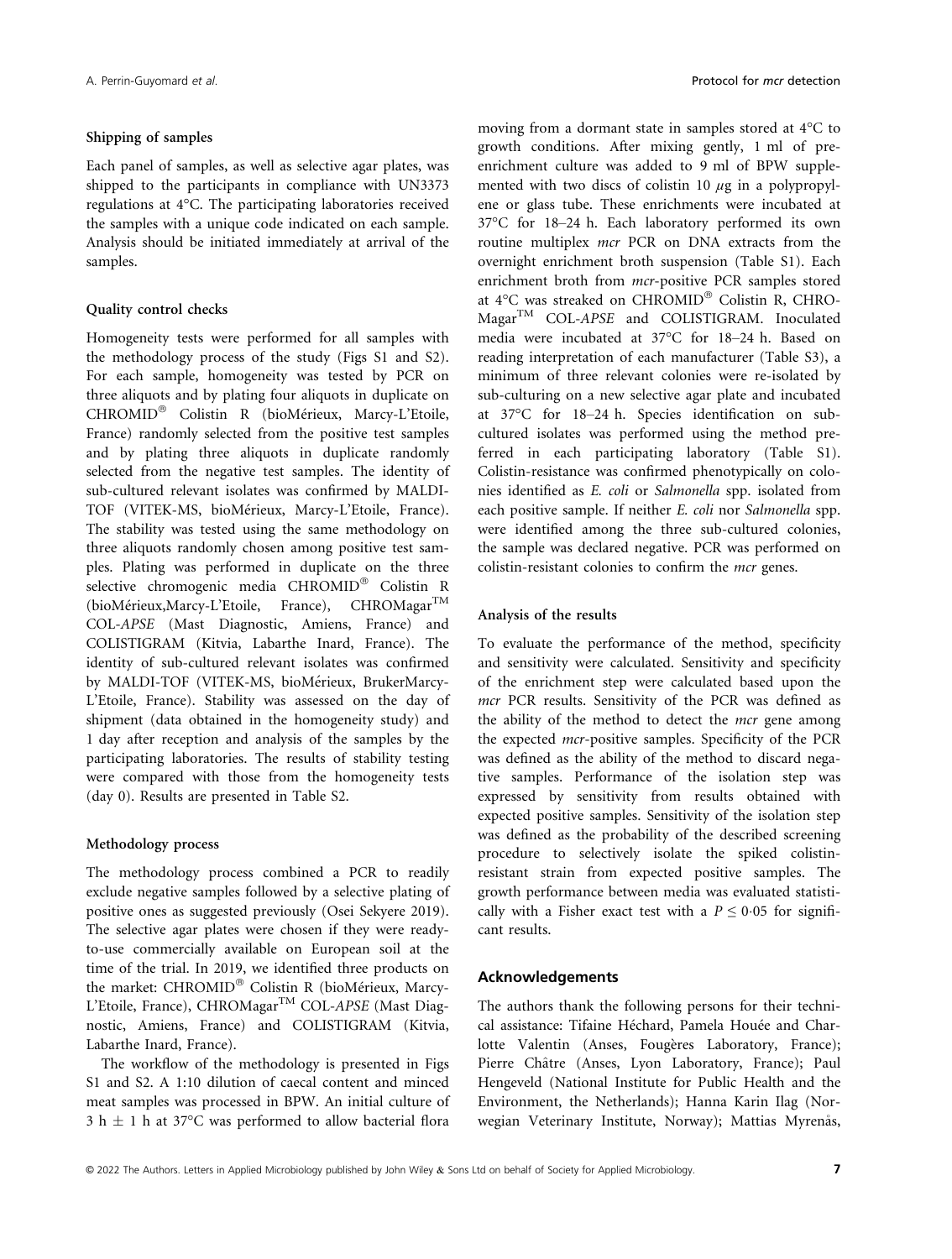Annica Landen and Boel Harbom (SVA, Sweden); Christina Aaby Svendsen (Technical University of Denmark, Denmark); Fabiola Feltrin (Istituto Zooprofilattico Sperimentale del Lazio e della Toscana, Italy).

# Conflict of Interest

No conflict of interest declared.

# Author Contributions

Agnes Perrin-Guyomard, Sophie A. Granier, Jannice Schau Slettemeås, Kees Veldman contributed to conception and design of the study. Agnès Perrin-Guyomard, Sophie A. Granier, Jannice Schau Slettemeås, Muna Anjum, Luke Randall, Manal AbuOun, Natalie Pauly, Alexandra Irrgang, Jens Andre Hammerl, Jette Sejer Kjeldgaard, Anette Hammerum, Alessia Franco, Magdalena Skarżyńska, Ewelina Kamińska, Dariusz Wasyl, Cindy Dierikx, Stefan Börjesson, Yvon Geurts, Marisa Haenni and Kees Veldman contributed to data acquisition. Agnes Perrin-Guyomard and Marisa Haenni did analysis and interpretation of data. Agnès Perrin-Guyomard, Marisa Haenni and Kees Veldman drafed the manuscript. Sophie A. Granier, Jannice Schau Slettemeås, Muna Anjum, Luke Randall, Manal AbuOun, Natalie Pauly, Alexandra Irrgang, Jens Andre Hammerl, Jette Sejer Kjeldgaard, Anette Hammerum, Alessia Franco, Magdalena Skarżyńska, Ewelina Kaminska, Dariusz Wasyl, Cindy Dierikx, Stefan Börjesson and Yvon Geurts did revision of the manuscript. All authors approved the final version of this manuscript.

# Funding

This publication is a part of the European Joint Programme One Health EJP. This programme has received funding from the European Union's Horizon 2020 research and innovation programme under Grant Agreement No. 773830 and was also co-financed by the involved institutions.

# Data Availability Statement

The data that support the findings of this study are available from the corresponding author upon reasonable request.

# References

Abdul Momin, M.H.F., Bean, D.C., Hendriksen, R.S., Haenni, M., Phee, L.M. and Wareham, D.W. (2017) CHROMagar COL-APSE: a selective bacterial culture medium for the

isolation and differentiation of colistin-resistant Gramnegative pathogens. J Med Microbiol 66, 1554–1561.

- Bardet, L., Le Page, S., Leangapichart, T. and Rolain, J.-M. (2017) LBJMR medium: a new polyvalent culture medium for isolating and selecting vancomycin and colistinresistant bacteria. BMC Microbiol 17, 220.
- Bontron, S., Poirel, L. and Nordmann, P. (2016) Real-time PCR for detection of plasmid-mediated polymyxin resistance (mcr-1) from cultured bacteria and stools. J Antimicrob Chemother 71, 2318–2320.
- Börjesson, S., Greko, C., Myrenås, M., Landén, A., Nilsson, O. and Pedersen, K. (2020) A link between the newly described colistin resistance gene mcr-9 and clinical Enterobacteriaceae isolates carrying  $bla<sub>SHV-12</sub>$  from horses in Sweden. J Glob Antimicrob Resist 20, 285–289.
- Borowiak, M., Baumann, B., Fischer, J., Thomas, K., Deneke, C., Hammerl, J.A., Szabo, I. and Malorny, B. (2020) Development of a novel mcr-6 to mcr-9 multiplex PCR and assessment of mcr-1 to mcr-9 occurrence in colistinresistant Salmonella enterica isolates from environment, feed, animals and food (2011–2018) in Germany. Front Microbiol 11, 2011–2018.
- Carnevali, C., Morganti, M., Scaltriti, E., Bolzoni, L., Pongolini, S. and Casadei, G. (2016) Occurrence of mcr-1 in colistin-resistant Salmonella enterica isolates recovered from humans and animals in Italy, 2012 to 2015. Antimicrob Agents Chemother 60, 7532–7534.
- Catry, B., Cavaleri, M., Baptiste, K., Grave, K., Grein, K., Holm, A., Jukes, H., Liebana, E. et al. (2015) Use of colistin-containing products within the European Union and European Economic Area (EU/EEA): development of resistance in animals and possible impact on human and animal health. Int J Antimicrob Agents 46, 297–306.
- Croci, L., Delibato, E., Volpe, G., De Medici, D. and Palleschi, G. (2004) Comparison of PCR, electrochemical enzymelinked immunosorbent assays, and the standard culture method for detecting Salmonella in meat products. Appl Environ Microbiol 70, 1393–1396.
- EFSA and ECDC (2021) The European Union Summary Report on Antimicrobial Resistance in zoonotic and indicator bacteria from humans, animals and food in 2018/2019. EFSA J 19, 179.
- Elbediwi, M., Li, Y., Paudyal, N., Pan, H., Li, X., Xie, S., Rajkovic, A., Feng, Y. et al. (2019) Global burden of colistin-resistant bacteria: mobilized colistin resistance genes study (1980–2018). Microorganisms 7, 461.
- García-Fernández, S., García-Castillo, M., Ruiz-Garbajosa, P., Morosini, M.-I., Bala, Y., Zambardi, G. and Cantón, R. (2019) Performance of CHROMID® Colistin R agar, a new chromogenic medium for screening of colistin-resistant Enterobacterales. Diagn Microbiol Infect Dis 93, 1–4.
- Hernández, M., Iglesias, M.R., Rodríguez-Lázaro, D., Gallardo, A., Quijada, N.M., Miguela-Villoldo, P., Campos, M.J., Píriz, S. et al. (2017) Co-occurrence of colistin-resistance genes mcr-1 and mcr-3 among multidrug-resistant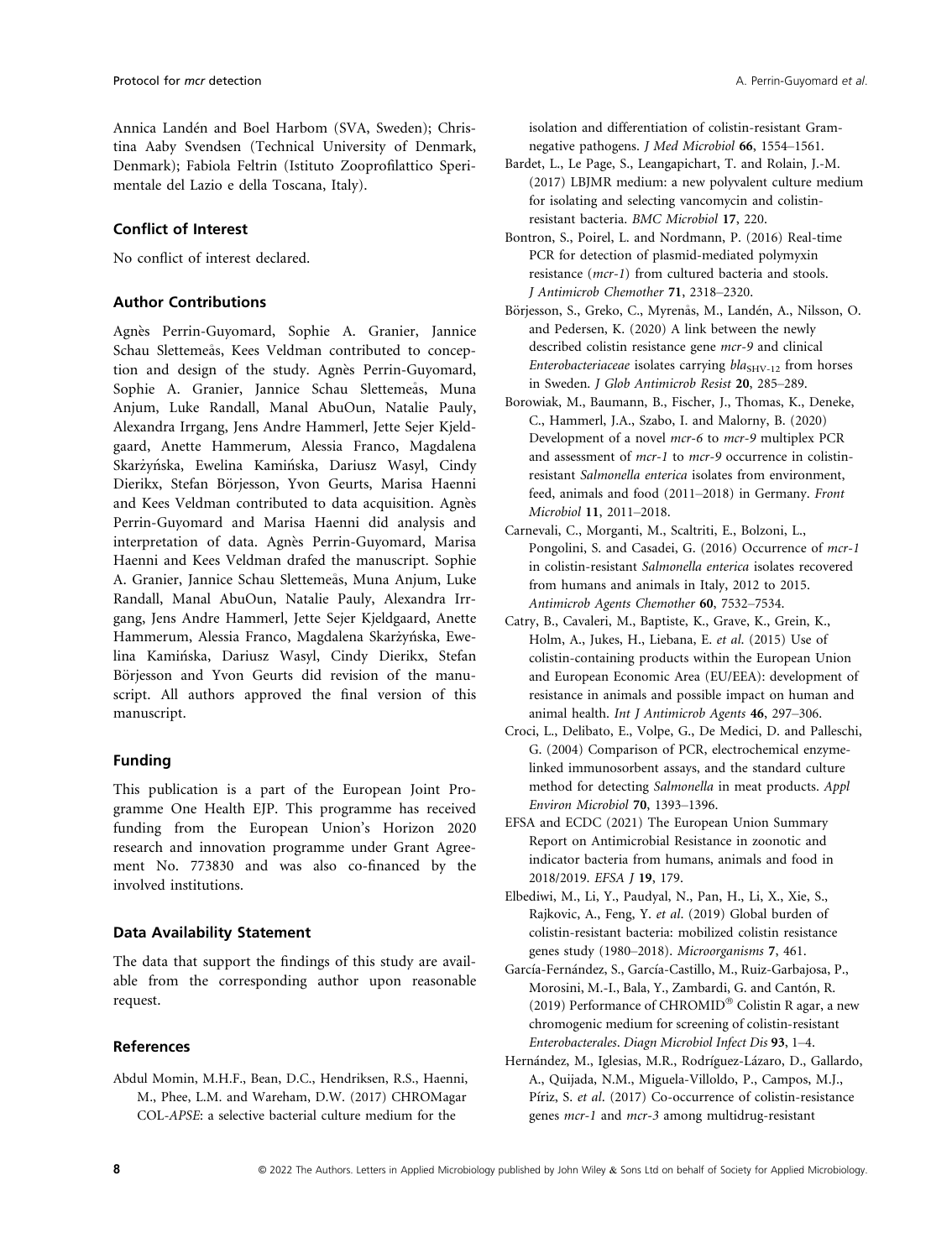Escherichia coli isolated from cattle, Spain, September 2015. Euro Surveill 22.

Kanki, M., Sakata, J., Taguchi, M., Kumeda, Y., Ishibashi, M., Kawai, T., Kawatsu, K., Yamasaki, W. et al. (2009) Effect of sample preparation and bacterial concentration on Salmonella enterica detection in poultry meat using culture methods and PCR assaying of preenrichment broths. Food Microbiol 26, 1–3.

Kneis, D., Berendonk, T.U. and Heß, S. (2019) High prevalence of colistin resistance genes in German municipal wastewater. Sci Total Environ 694, 133454.

Koch-Weser, J., Sidel, V.W., Federman, E.B., Kanarek, P., Finer, D.C. and Eaton, A.E. (1970) Adverse effects of sodium colistimethate. Manifestations and specific reaction rates during 317 courses of therapy. Ann Intern Med 72, 857–868.

Lardeux, A.L., Guillier, L., Brasseur, E., Doux, C., Gautier, J. and Gnanou-Besse, N. (2015) Impact of the contamination level and the background flora on the growth of Listeria monocytogenes in ready-to-eat diced poultry. Lett Appl Microbiol 60, 481–490.

Li, J., Shi, X., Yin, W., Wang, Y., Shen, Z., Ding, S. and Wang, S. (2017) A multiplex SYBR Green real-time PCR assay for the detection of three colistin resistance genes from cultured bacteria, feces, and environment samples. Front Microbiol 8.

Li, W., Liu, Z., Yin, W., Yang, L., Qiao, L., Song, S., Ling, Z., Zheng, R. et al. (2021) MCR expression conferring varied fitness costs on host bacteria and affecting bacteria virulence. Antibiotics 10, 872.

Li, Y. and Mustapha, A. (2002) Evaluation of four template preparation methods for polymerase chain reaction-based detection of *Salmonella* in ground beef and chicken. Lett Appl Microbiol 35, 508–512.

Liu, Y.Y., Wang, Y., Walsh, T., Yi, L.X., Zhang, R., Spencer, J., Doi, Y., Tian, G. et al. (2016) Emergence of plasmidmediated colistin resistance mechanism MCR-1 in animals and human beings in China: a microbiological and molecular biological study. Lancet Infect Dis 16, 161–168.

Nordmann, P., Jayol, A. and Poirel, L. (2016) A universal culture medium for screening polymyxin-resistant Gramnegative isolates. J Clin Microbiol 54, 1395–1399.

Nørgaard, S.M., Jensen, C.S., Aalestrup, J., Vandenbroucke-Grauls, C., de Boer, M.G.J. and Pedersen, A.B. (2019) Choice of therapeutic interventions and outcomes for the treatment of infections caused by multidrug-resistant gram-negative pathogens: a systematic review. Antimicrob Resist Infect Control 8, 170.

Odoi, J.O., Takayanagi, S., Yossapol, M., Sugiyama, M. and Asai, T. (2021) Third-generation cephalosporin resistance in intrinsic colistin-resistant Enterobacterales isolated from retail meat. Antibiotics 10, 1437.

Oh, S.-S., Song, J., Kim, J. and Shin, J. (2020) Increasing prevalence of multidrug-resistant mcr-1-positive Escherichia coli isolates from fresh vegetables and healthy food animals in South Korea. Int J Infect Dis 92, 53–55.

Olaitan, A.O., Morand, S. and Rolain, J.-M. (2014) Mechanisms of polymyxin resistance: acquired and intrinsic resistance in bacteria. Front Microbiol 5, 1–18.

Osei Sekyere, J. (2019) Mcr colistin resistance gene: a systematic review of current diagnostics and detection methods. Microbiologyopen 8, e00682.

Perrin-Guyomard, A., Bruneau, M., Houée, P., Deleurme, K., Legrandois, P., Poirier, C., Soumet, C. and Sanders, P. (2016) Prevalence of mcr-1 in commensal Escherichia coli from French livestock, 2007 to 2014. Euro Surveill 21, 1–3.

Rebelo, A.R., Bortolaia, V., Kjeldgaard, J.S., Pedersen, S.K., Leekitcharoenphon, P., Hansen, I.M., Guerra, B., Malorny, B. et al. (2018) Multiplex PCR for detection of plasmidmediated colistin resistance determinants, mcr-1, mcr-2, mcr-3, mcr-4 and mcr-5 for surveillance purposes. Euro Surveill 23, 1–11.

Rossen, L., Nørskov, P., Holmstrøm, K. and Rasmussen, O.F. (1992) Inhibition of PCR by components of food samples, microbial diagnostic assays and DNA-extraction solutions. Int J Food Microbiol 17, 37–45.

Rouger, A., Tresse, O. and Zagorec, M. (2017) Bacterial contaminants of poultry meat: sources, species, and dynamics. Microorganisms 5, 50.

Schrader, C., Schielke, A., Ellerbroek, L. and Johne, R. (2012) PCR inhibitors – occurrence, properties and removal. J Appl Microbiol 113, 1014–1026.

Skov, R.L. and Monnet, D.L. (2016) Plasmid-mediated colistin resistance (mcr-1 gene): three months later, the story unfolds. Euro Surveill 21, 30155.

Soumet, C., Ermel, G., Fach, P. and Colin, P. (1994) Evaluation of different DNA extraction procedures for the detection of Salmonella from chicken products by polymerase chain reaction. Lett Appl Microbiol 19, 294–298.

Wang, C., Feng, Y., Liu, L., Wei, L., Kang, M. and Zong, Z. (2020) Identification of novel mobile colistin resistance gene mcr-10. Emerg Microbes Infect 9, 508–516.

Webb, H., Granier, S.A., Marault, M., Millemann, Y., den Bakker, H., Nightingale, K., Bugarel, M., Ison, S. et al. (2016) Dissemination of the mcr-1 colistin resistance gene. Lancet Infect Dis 16, 144–145.

WHO Advisory Group on Integrated Surveillance of Antimicrobial Resistance (AGISAR). (2019) Critically important antimicrobials for human medicine. Ranking of medically important antimicrobials for risk management of antimicrobial resistance due to non-human use, 6th Revision 2018. 45 pp. World Health Organization. ISBN: 9789241515528.

Xavier, B.B., Lammens, C., Ruhal, R., Kumar-Singh, S., Butaye, P., Goossens, H. and Malhotra-Kumar, S. (2016) Identification of a novel plasmid-mediated colistinresistance gene, mcr-2, in Escherichia coli, Belgium, June 2016. Euro Surveill 21, 1–6.

Zajazc, M., Sztromwasser, P., Bortolaia, V., Leekitcharoenphon, P., Cavaco, L.M., Ziętek-Barszcz, A., Hendriksen, R.S. and